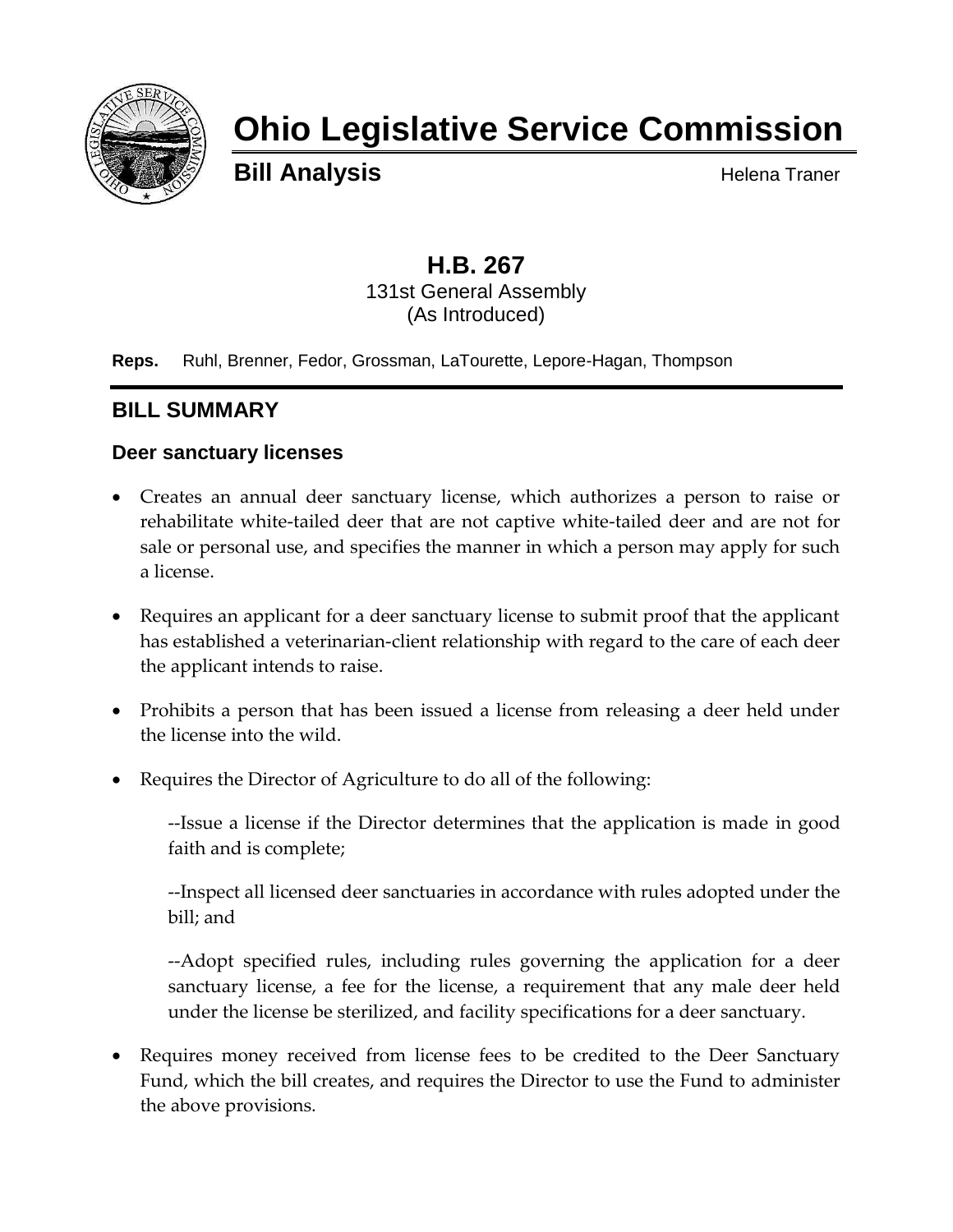## **Wild animal permit for rehabilitation of deer**

- Requires the Chief of the Division of Wildlife to issue a wild animal permit to take, possess, and transport, at any time and in a manner acceptable to the Chief, deer for rehabilitation when it appears that the application for the permit is made in good faith.
- Authorizes the holder of such a wild animal permit to take, possess, and transport the deer in accordance with the permit.
- Authorizes the Chief to establish requirements and procedures that the Chief determines are necessary to administer wild animal permits issued for the rehabilitation of deer.

## **Law enforcement and humane procedures for euthanizing deer**

- Requires the Ohio Peace Officer Training Commission to recommend rules to the Attorney General establishing requirements for the training of law enforcement officers authorized to enforce the Division of Wildlife Law and the Hunting and Fishing Law regarding humane procedures for euthanizing injured deer.
- Requires the Attorney General to adopt rules recommended by the Ohio Peace Officer Training Commission and to provide training to law enforcement officers regarding humane procedures for euthanizing injured deer.
- Requires a wildlife officer or other law enforcement official, when investigating a motor vehicle accident involving an injured deer, to determine whether to humanely euthanize the injured deer or to transfer the deer for rehabilitation to a person who holds a wild animal permit.
- Requires an officer who euthanizes a deer to do so in accordance with training protocols established by the Attorney General and to make every effort to euthanize the deer out of the presence of any person who is under 16 years old.

# **CONTENT AND OPERATION**

#### **Deer sanctuary licenses**

The bill creates an annual deer sanctuary license, which authorizes a person to raise or rehabilitate white-tailed deer that are not captive white-tailed deer and are not for sale or personal use. A person seeking a license must apply in writing to the Department of Agriculture. An applicant must include in the application for the license proof that the applicant has established a veterinarian-client relationship with regard to the care of each deer the applicant intends to raise. If the Director of Agriculture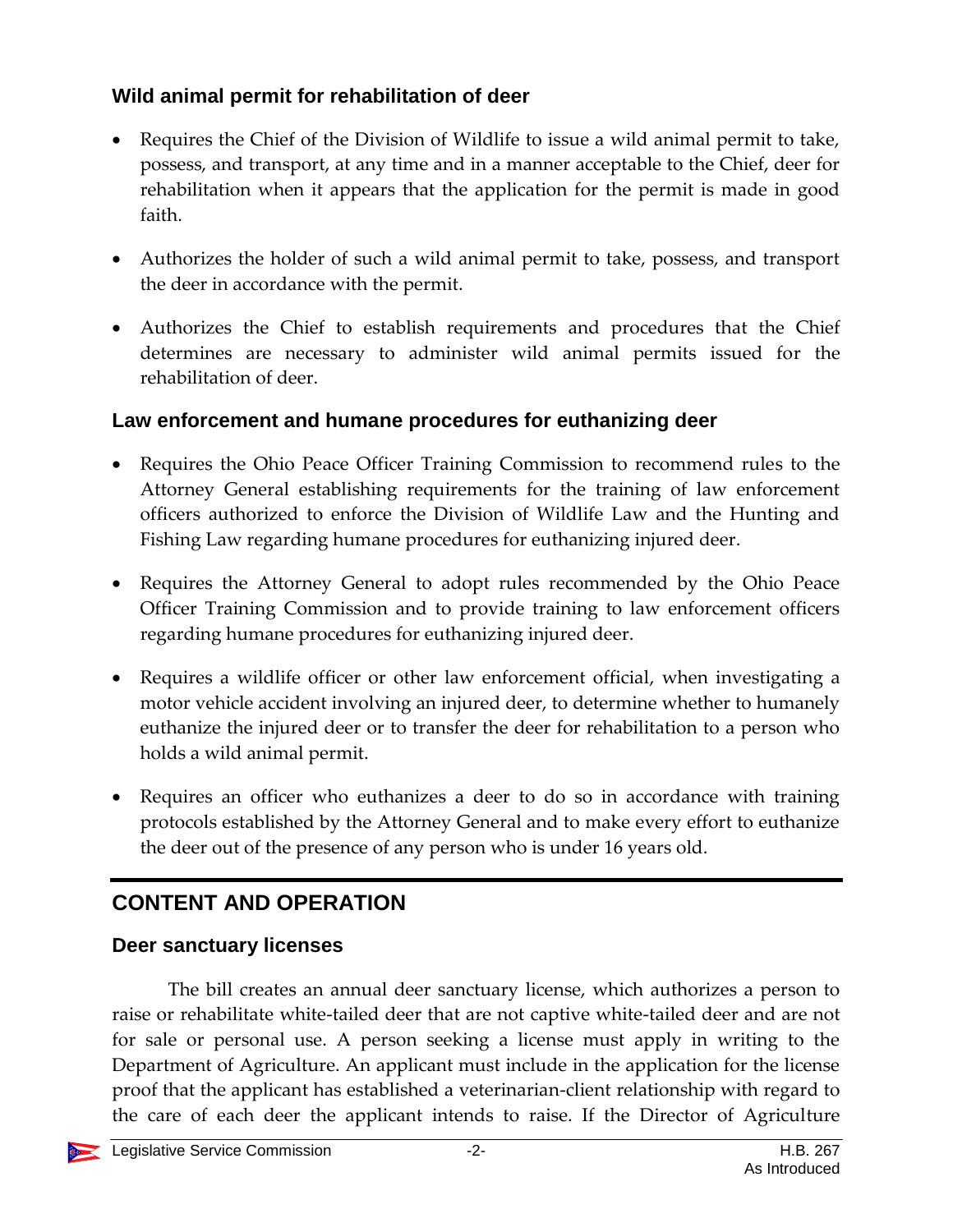determines that the application is made in good faith and is complete, the Director must issue a deer sanctuary license to the applicant upon payment of the license fee established in rules adopted under the bill. A license expires annually on March 31 and may be renewed.<sup>1</sup> The bill prohibits a licensee from releasing any deer held under the license into the wild.<sup>2</sup>

Under the bill, the Director must do both of the following:

(1) Inspect all licensed deer sanctuaries in accordance with rules adopted under the bill; and

(2) Adopt rules that do all of the following:

--Specify information to be included in a license application, including a description of an applicant's facility that demonstrates that it will comply with facility specifications established in rules (see below);

--Establish facility specifications for a licensed deer sanctuary;

--Establish a fee for the issuance of a license;

--Establish procedures governing the inspection of licensed deer sanctuaries;

--Establish a procedure for and requirements governing the renewal of a deer sanctuary license;

Establish the manner in which a deer must be transported to a licensed deer sanctuary;

--Require that any male deer held under the license be sterilized; and

--Establish any other requirements and procedures that the Director determines are necessary.<sup>3</sup>

Money from license fees must be credited to the Deer Sanctuary Fund, which the bill creates in the state treasury. The Director must use money in the Fund to administer the above provisions and rules adopted under them.<sup>4</sup>

 $\overline{a}$ 

<sup>4</sup> R.C. 901.80(E) and 901.801.



 $1 R.C. 901.80(A)$ .

<sup>2</sup> R.C. 901.80(B).

 $3$  R.C. 901.80(C) and (D).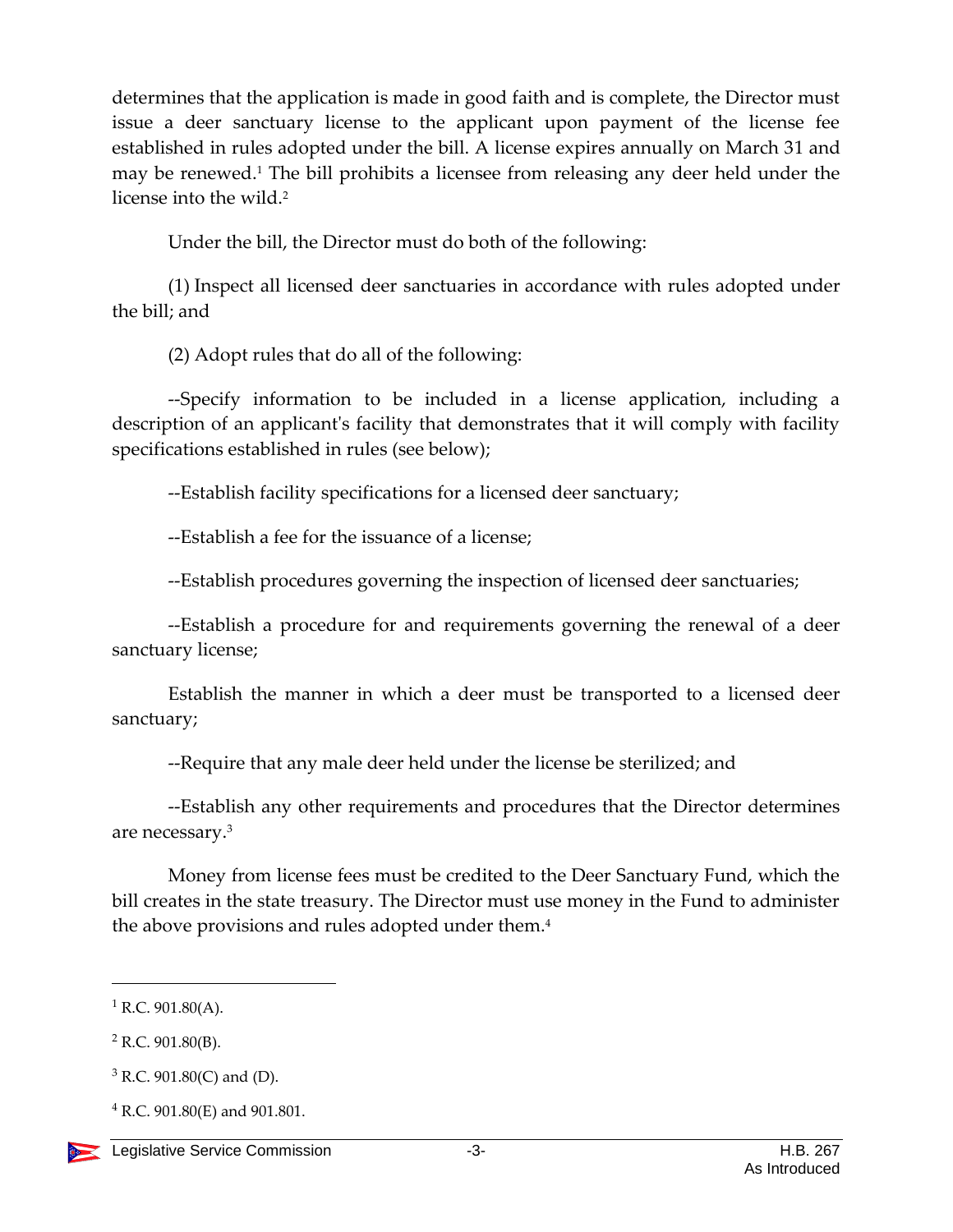#### **Wild animal permit for the rehabilitation of deer**

The bill requires the Chief of the Division of Wildlife to issue a wild animal permit to take, possess, and transport, at any time and in a manner acceptable to the Chief, deer for rehabilitation when it appears that the application is made in good faith. The bill then authorizes the holder of the permit to take, possess, and transport the deer in accordance with the permit. The Chief may establish requirements and procedures that the Chief determines are necessary to administer wild animal permits issued for the rehabilitation of deer.<sup>5</sup>

#### **Law enforcement and humane procedures for euthanizing deer**

#### **Training**

The bill requires the Ohio Peace Officer Training Commission to recommend rules to the Attorney General establishing requirements for the training of law enforcement officers authorized to enforce the Division of Wildlife Law and the Hunting and Fishing Law regarding humane procedures for euthanizing injured deer.<sup>6</sup> The bill then requires the Attorney General to adopt the rules recommended by the Commission and to provide training to the officers regarding humane procedures for euthanizing injured deer.<sup>7</sup>

#### **Motor vehicle accidents involving deer**

The bill alters the procedures that are applicable when a driver of a motor vehicle allegedly causes the death of a deer by striking the deer. Under current law, the driver of a motor vehicle on a highway that strikes and kills a deer may take possession of the deer if the driver reports the accident to a wildlife officer or other law enforcement officer within 24 hours. After the incident is reported to an officer, the officer must investigate the incident. If the officer finds that the death has been caused as alleged by the driver, the officer must give a legal certificate of ownership to the driver.

Under the bill, if the officer finds that the deer is alive, but injured, the officer must determine whether to humanely euthanize the injured deer or to transfer the injured deer to the holder of a wild animal permit issued for the rehabilitation of deer. If the officer determines that the deer must be humanely euthanized, the officer must euthanize the deer in accordance with training received from the Attorney General (see

 $\overline{a}$ 

<sup>5</sup> R.C. 1533.08(C).

 $6$  R.C. 109.73(A)(13).

<sup>7</sup> R.C. 109.74.